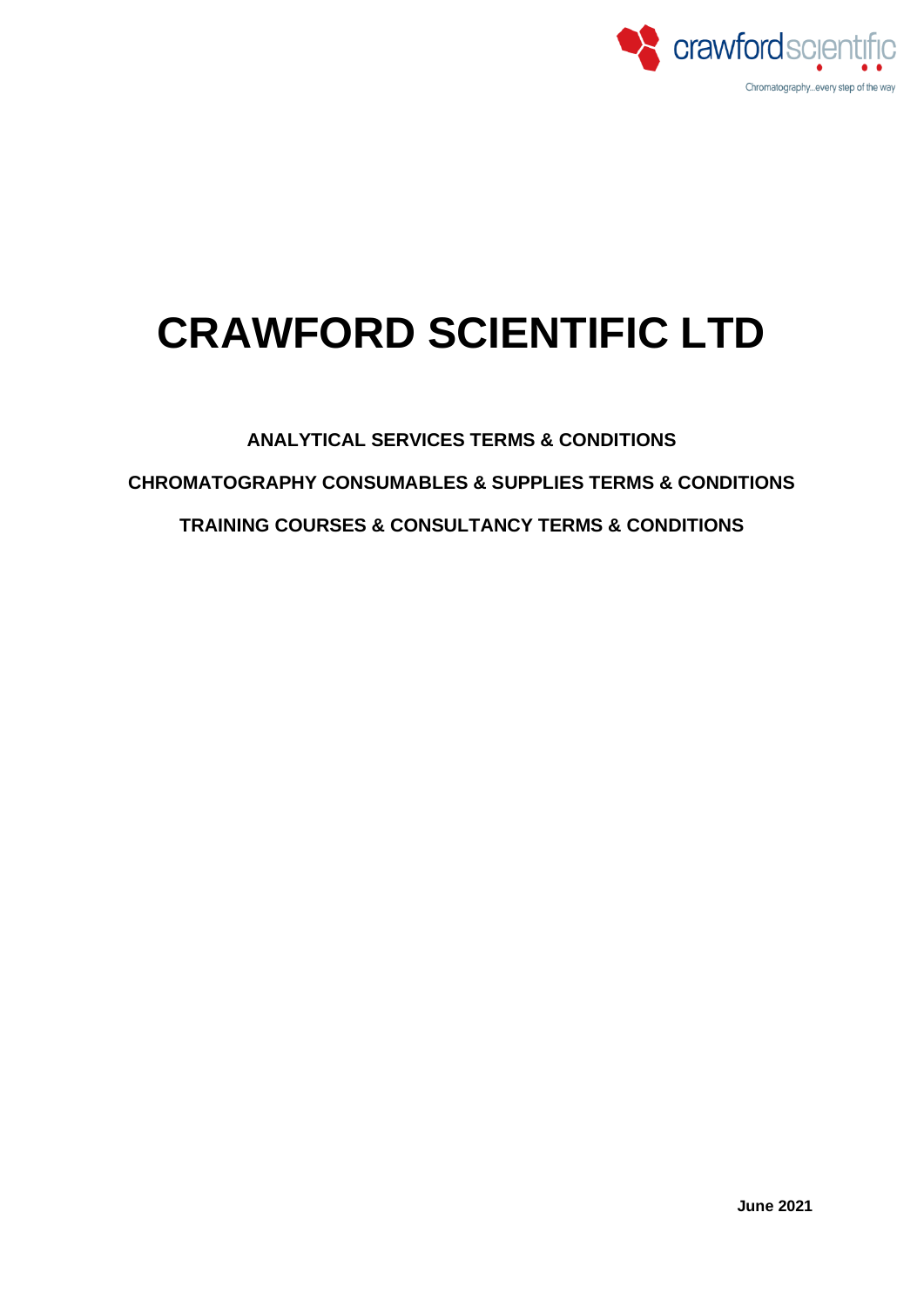

## **CRAWFORD SCIENTIFIC LTD TERMS & CONDITIONS**

## **Analytical Services Terms & Conditions**

These terms and conditions will apply to all test and analytical services provided by Crawford Scientific Limited (henceforth known as Crawford Scientific) from the date below and will replace all earlier terms and conditions. Variations will not be valid unless signed by the Managing Director.

# **Interpretation:**

In these Conditions the following expressions shall (unless the context requires) have the following meanings:

"Client" means the person, firm or company to whom a Quotation is addressed or for whom a Test or any Service is carried out.

"Company" means the operating unit of Crawford Scientific named on the header of this page.

"Price" means the price stated in the Quotation (whether written or oral) of which these conditions form part.

"Report" means any test certificate, technical report, recommendation or the like issued by the Company in respect of a Service.

"Sample" means any material supplied by the Client to form the basis of a Test.

"Services" means the services specified in the Quotation.

"Test" means any testing, analysis, assay, inspection or the like specified in the Quotation.

# **1. THE SERVICES**

- a. All Analytical Chemistry Contracts are accepted by the Company on the basis that full disclosure is made by the Client of all information and documentation, which may affect such work. That the Company will not be liable to the Client in any event unless such full disclosure has been made. All such information shall be maintained by the Company in strict confidence. Upon completing the supply of Services under an Agreement, the Company shall, if required, return to the Client any documents that it has received in connection with such Agreement.
	- i. The Client shall make known to the Company prior to analysis the purpose or purposes including possible litigation for which any goods or materials supplied are to be used. The Company shall bear no duty of care or contractual liability to the Client or to third parties in respect of uses not so disclosed.
	- ii. The Client agrees to indemnify the Company against any third party claims for any loss or injury arising out of any use of any such goods or materials not disclosed to the Company.
- b. The Company shall make all reasonable efforts to supply the Services by the date agreed (if any) but the Company do not guarantee such a date that is given by way of estimate only.
	- a. The Company will carry out such work as agreed with the Client and shall be entitled to test any samples to destruction.
	- b. Unless otherwise agreed, all goods and materials received for analysis will be disposed of by the Company six months following the issue of the report containing the analytical results.
	- c. Where the Company has no direct knowledge of the circumstances in which samples for analysis have been taken, it cannot provide interpretation of analytical results.
	- d. Any report issued by the Company will relate only to the goods or materials in respect of which work has been done and not the bulk from which the samples analysed have been selected.
	- e. The Company reports are provided in confidence. Copyright of all written statements, reports, certificates and other information given by the Company in the course of Services will remain the property of the Company. They must not be made public (except as required by law), edited or amended in part or as a whole without prior written consent. Copies of any such documents can be shared with the client's partners, with the exception of:
		- i. Contract analytical laboratories
		- ii. Any companies actively working internally on extractable and leachables analysis.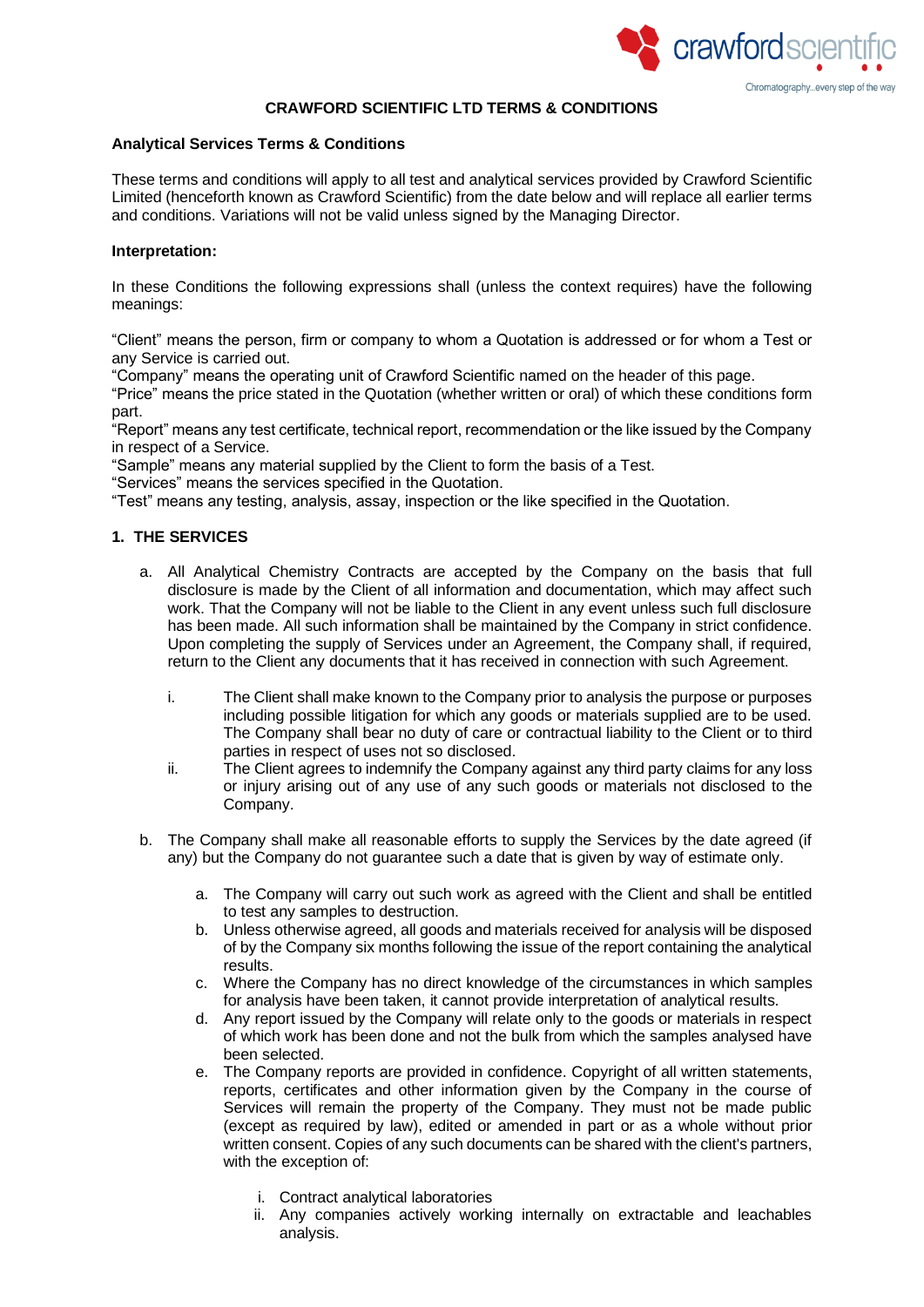

In the case of (ii), prior written consent can be obtained to share information with such companies, as long as proof of confidentiality can be demonstrated with such partners.

# **2. STATEMENT OF LIMITATION**

In all matters relating to the Services which the Company undertake for its clients, the Company will limit its activities to fields in which it has direct experience and knowledge. It will adhere strictly to instructions, which must be agreed and fully documented prior to any work being undertaken. All results produced will be presented as either a factual Certificate of Analysis or as a report where interpretations of mass spectral data are opinion. The Company is not registered as Expert Witnesses and therefore cannot enter into discussions or proffer opinions on the application or consequence of the results, other than those directly relating to the analytical procedures undertaken.

Unless otherwise restricted by the terms of the contract and/or obligations under any accreditation or governing approval, the Company shall be entitled, in its absolute discretion, to sub-contract the whole or any part of the Service. The whole project will be contracted with Hall analytical Ltd and no work can be subcontracted without the written permission of the client.

# **3. PRICE AND PAYMENT**

The Company agrees to provide the above Services on the basis that:

- a. The quotation constitutes an offer by the Company to provide Services and/or carry out a Service subject to the conditions and is open for acceptance for 30 days from the date issued unless previously withdrawn by the company.
- b. The price is based on the information available to the Company at the date of quotation. If during the period of the Contract there shall be any variation in the cost of materials, labour or otherwise, the price may, at the absolute discretion of the Company, be adjusted to account for such variation.
- c. The price stated on the Invoice is the net price of the Services supplied exclusive of all taxes, duties and any other impositions whatsoever, which if applicable shall be paid by the Client in addition.
- d. Should a P/O number or equivalent reference be required for payment of the invoice, it is the responsibility of the Client to ensure that this is provided at the time of the submission of samples. Any delays in providing these details will be subject to an administrative surcharge, as will the omission of MSDS and other safety data.
- e. If the Client requests any change in the specification of the Services or any additional Services and the Company agrees and the changed or additional Services are supplied, those Services will be invoiced at the rate ruling at the date of the invoice unless they have been the subject of a further quotation. This Agreement must be confirmed in writing/e-mail before supplied.
- f. Should unexpected or unforeseen scientific problems arise which affect the method(s) or technique(s) and the time scale of the Contract and which have been agreed with the Client, the Company reserve the right to re-negotiate the quoted or Contract price and the time scale. Failure to re-negotiate will be taken as a termination of the Contract, when all work done will be reported and invoiced.
- g. Unless otherwise expressly stated, prices are due and payable into such bank account as may be designated by the Company without set-off or counterclaim in United Kingdom Sterling in immediately available funds within thirty (30) days from the date on the relevant invoice. We reserve the right to apply a surcharge of 2% per annum above the Bank of England base rate to overdue accounts. Payment by cheque or other negotiable instrument is ineffective until it is honoured and the Company bank account is credited with the amount due.
- h. We reserve the right to forward unpaid accounts at the end of the credit period, to a debtcollecting agency.
- i. Any other charges stated separately from the price are payable by the Client at the same time, and shall be treated as part of the price.
- j. If the Client pays any amount to the Company without apportioning it between specific debts or liabilities it shall be apportioned as the Company thinks fit. They may attribute a partial payment to one or more specific items, rather than to all the items, which are the subject of a particular Agreement.
- k. Where the period of carrying out the work is to exceed a one-month period, payment shall be made on account, invoiced on a monthly basis at the price quoted by the Company.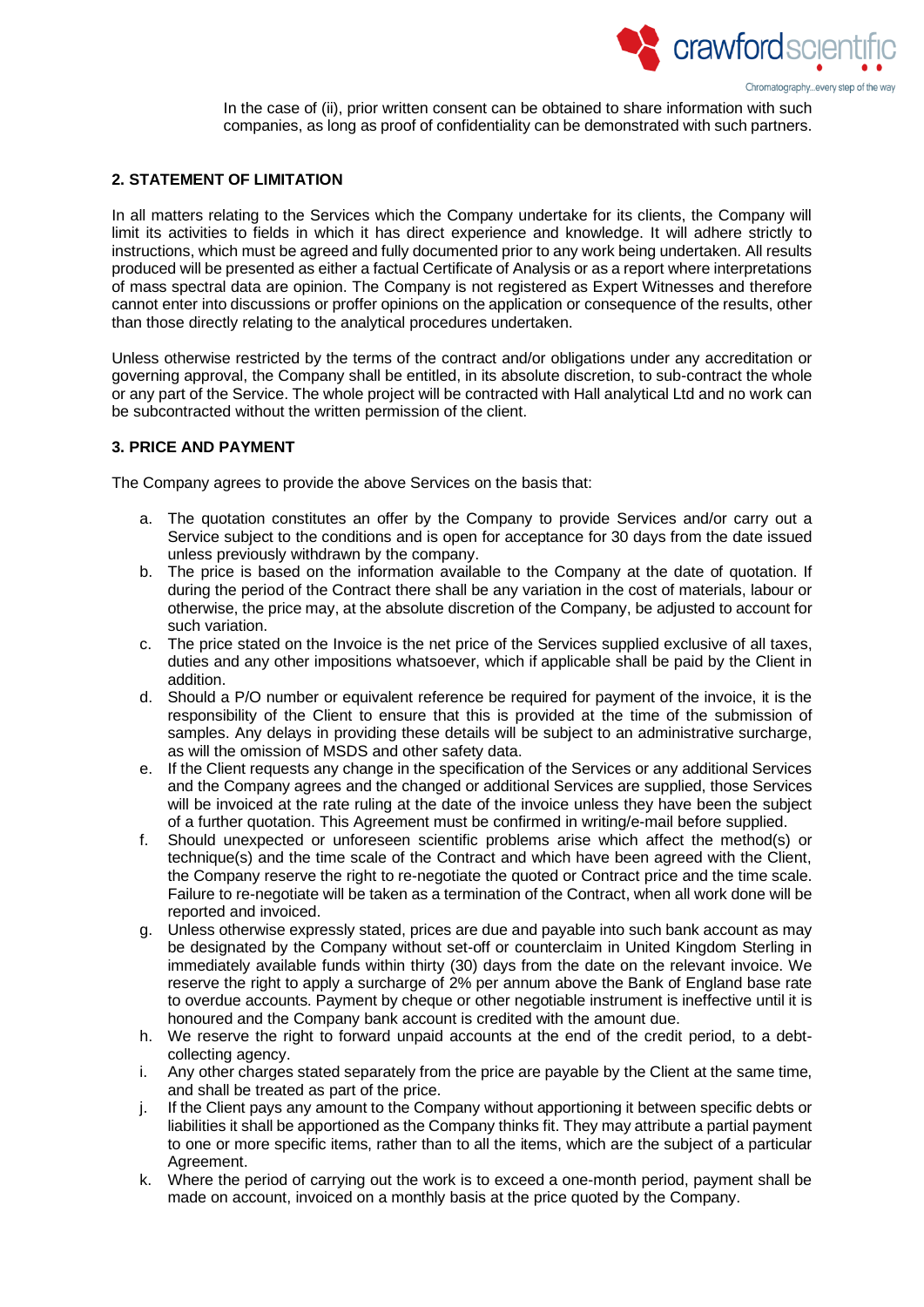

# **4. CLIENT ACCOUNTS**

- a. Services to existing account Clients will be provided on the strict condition that Invoices are paid in full within 30 days of the date of Invoice. Crawford Scientific reserves the right to defer or cancel without liability the provision of any further services if this condition is not complied with, unless the Client has given written notice that the sum charged is in dispute.
- b. Services to new Clients. Crawford Scientific will normally require satisfactory recent credit references before accepting a new account Client and prepayment of the first Contract.
- c. All Clients. Crawford Scientific reserves the right to withhold reports or to discontinue the provision of services at any time when fees due and owing by a Client to Crawford Scientific remain outstanding. Crawford Scientific will accept no responsibility for the consequences of withholding reports or discontinuing work in such circumstances.

# **5. LIABILITIES OF CRAWFORD SCIENTIFIC**

- a. The Company's total liability (if any) to the Client (excepting always liabilities in respect of personal injury or death, or any liability imposed on the Company by Part 1 of the Consumer Protection Act (1987) or for fraud), whether in contract, defect, quasi defect or otherwise in respect of any loss, direct, indirect or consequential, or damage (howsoever caused) directly or indirectly arising from any breach of Contract, or from any negligent act or omission of the Company or its servants, agents or contractors or from any breach by the Company or its foresaids of any duty owed to the Client in connection with the Contract shall be limited to the Price.
- b. All Services are taken in good faith, to a reasonable standard of care and on a confidential basis. Reports are issued on the basis of information known to the Company at the time of the Services are carried out.
- c. The Company's obligations and liabilities to the Client in respect of the Services shall be limited to those set out expressly herein and where the Agreement is not an international supply contract within section 26 (3) of the Unfair Contract Terms Act 1977, to any liability for death or personal injury from negligence (as defined in that Act). The Client acknowledges that this is reasonable and reflected in the price and shall accept risk and/or insure accordingly.
- d. Subject to and without limiting (a), (b) and (c) above, no collateral contract and no representation, warranty, condition, stipulation, liability obligation whatsoever (without limitation whether arising (a) in contract, tort [including negligence] or otherwise; or (b) expressly, impliedly, at common law, by statute, custom, usage or course of dealing or otherwise is given, made or undertaken by the Company or its employees or agents in relation to the Services.
- e. Subject to and without limiting (a), (b), (c) and (d) above:
	- i. The Company shall not be liable to the Client for any loss, injury, or damage of any nature whatsoever whether direct or consequential arising out of or in connection with any Service supplied; and.
	- ii. The Client shall not rely upon any representation concerning any Services supplied unless the same shall have been made by the Company in writing.

# **6. DEFECTS**

- a. The Client shall give the Company notice of any defects in the Service as soon as it is aware of them and shall in any event give Crawford Scientific detailed notice in writing of those defects within three (3) months of the Services being supplied.
- b. The Client may make no claim except when it has given notice as required by this condition (a) above.

## **7. FORCE MAJEURE**

In the event that performance of the Agreement is rendered uneconomic, prevented or delayed as a result of war, hostilities, acts of God, industrial unrest, civil disturbance, the act of any local or national government or authority (whether in the United Kingdom or abroad), shortage or unavailability of raw materials, equipment, labour or fuel or any other cause beyond the reasonable control of the Company the Company may by written notice to the Client at their discretion either cancel the Agreement or suspend or postpone performance of it with no liability on either side.

# **8. ASSIGNMENT**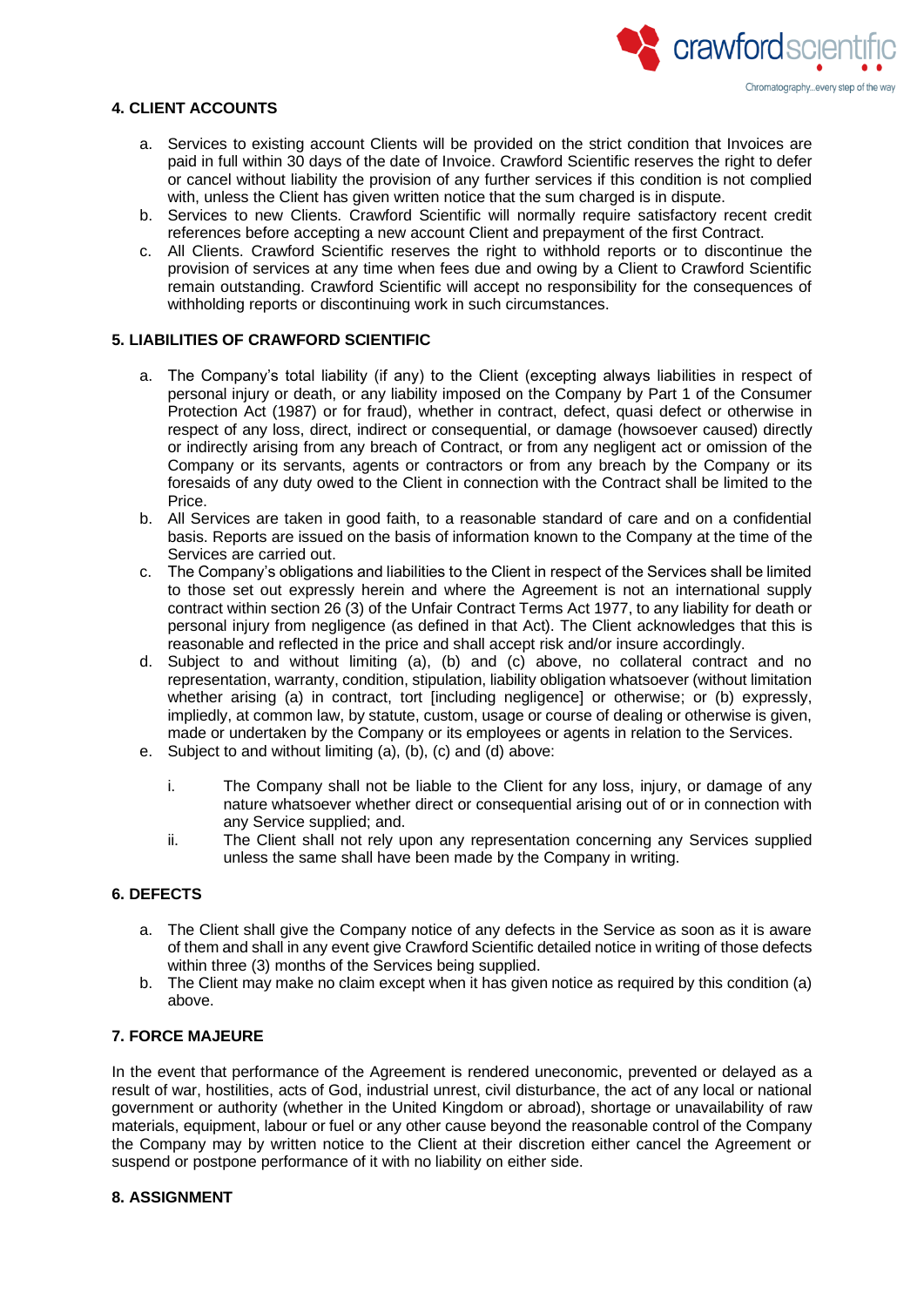

The Client shall not assign, mortgage, charge, sub-let or otherwise dispose of any Agreement or any rights there-under in whole or in part without the Company's prior written consent. Any of the same purported to be effected without such consent shall be void.

# **9. TERMINATION**

Should the Client make default in any payment or otherwise be in breach of its obligation to the Company under this contract or under any other contract with the Company or compound with or execute an assignment for benefit of its creditors or commit any act of bankruptcy or being a company enter into voluntary or compulsory liquidation or suffer a receiver, administrative receiver or administrator to be appointed over all or any part of its assets or take or suffer any similar action in consequence of debt or become insolvent or should the Company have reasonable cause to believe that any of these events is likely to occur, the Company may, by notice in writing to the client and without prejudice to any other rights forthwith suspend or cancel any uncompleted part of this contract or require payment in advance of satisfactory security for further delivery of services under this contract.

#### **10. MISCELLANEOUS**

- a. The failure by the Company to enforce at any time any one or more of the terms or conditions of this agreement shall not amount to a waiver by the Company of its right at any time subsequently to enforce such a term or condition.
- b. If any provision of this agreement is declared by any judicial or other competent authority to be, voidable, illegal or otherwise unenforceable this shall not affect the remainder of the contract, which shall continue in full force and effect. Any such provisions as shall be declared to be voidable, illegal or otherwise unenforceable shall be amended such that the amended provision achieves the intention of the parties.

# **11. LAW AND JURISDICTION**

This contract shall be governed by Scots Law and the purchaser submits to the jurisdiction of the Scottish Courts. Crawford Scientific Limited reserves the right to amend this policy.

#### **CHROMacademy e-Learning Terms and Conditions**

**Introduction** Crawford Scientific & Advanstar Communications, including subsidiaries and affiliates ("Website" or "Website Owner" or "we" or "us" or "our") provides the information contained on this website or any of the pages comprising the website ("website") to visitors ("visitors") (cumulatively referred to as "you" or "your" hereinafter) subject to the terms and conditions set out in these website terms and conditions, the privacy policy and any other relevant terms and conditions, policies and notices which may be applicable to a specific section or module of this website.

**Fair usage** CHROMacademy hereby grants each Member a limited, non-exclusive, non-sub licensable and non-transferable license to Access the content and information available in the website according to the provisions contained herein, and subject to the payment of the applicable membership fees and adherence to these Terms. Whether the Member receives Access to the Premium Content or Lite Content depends on the Membership plan. Each Multi-User Member agrees that the website may not be Accessed by more than the authorized number of Members purchased by the Multi-User Member. Each User shall be authorized to Access the website from any Internet connection. A Multi-User Member administrator selected by the Member (the "Administrator") shall be designated to oversee and be responsible for management of the Member accounts.

**Information on the Website** Whilst every effort is made to update the information contained on this website, neither Crawford Scientific & Advanstar Communications nor any third party or data or content provider make any representations or warranties, whether express, implied in law or residual, as to the sequence, accuracy, completeness or reliability of information, opinions, any share price information, research information, data and/or content contained on the website (including but not limited to any information which may be provided by any third party or data or content providers) ("information") and shall not be bound in any manner by any information contained on the website. Crawford Scientific & Advanstar Communications reserves the right at any time to change or discontinue without notice, any aspect or feature of this website. No information shall be construed as advice and information is offered for information purposes only and is not intended for trading purposes. You and your company rely on the information contained on this website at your own risk. If you find an error or omission at this site, please let us know.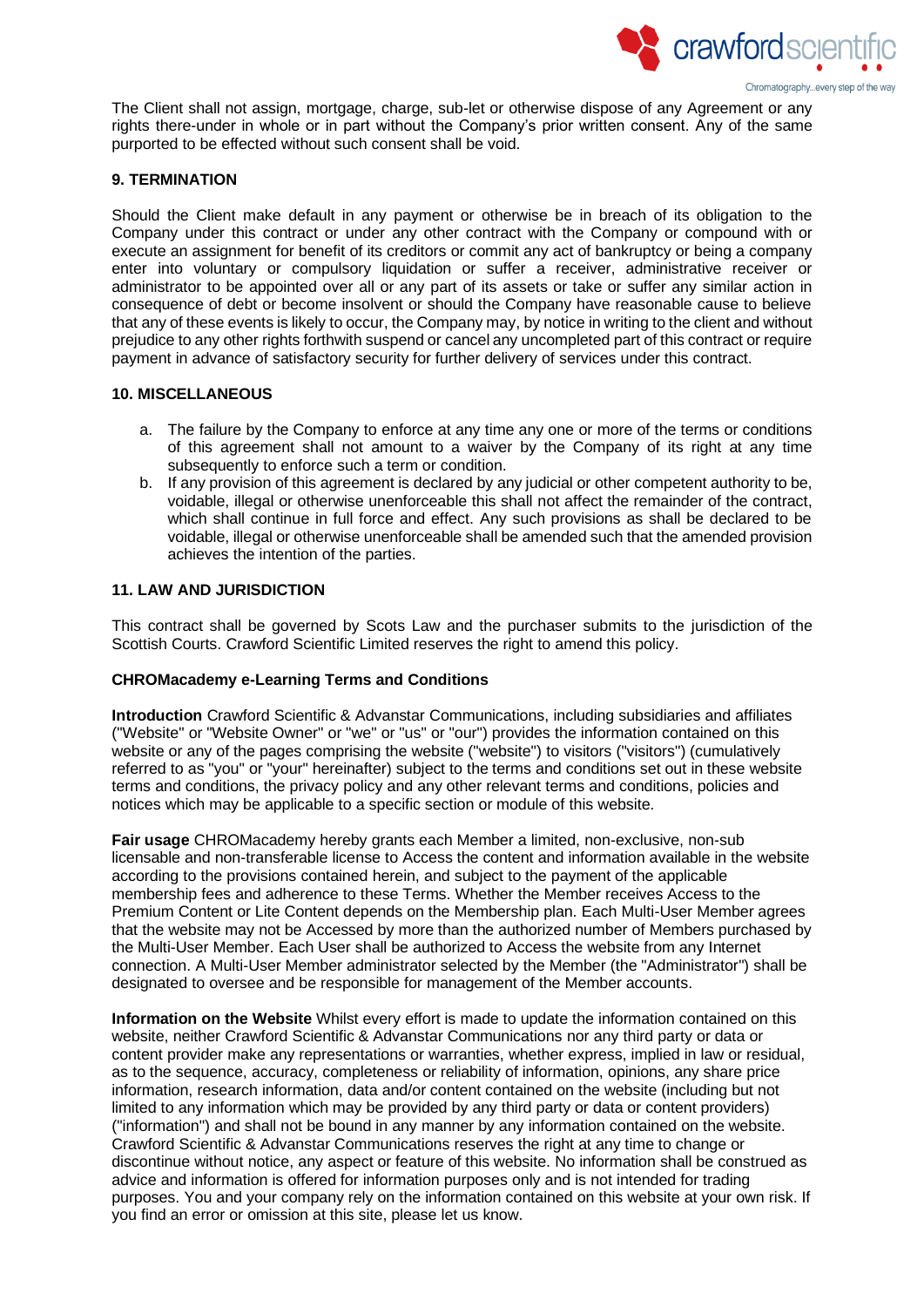

**Trade Marks** The trademarks, names, logos and service marks (collectively "trademarks") displayed on this website are registered and unregistered trademarks of Crawford Scientific & Advanstar Communications. Nothing contained on this website should be construed as granting any license or right to use any trademark without the prior written permission of Crawford Scientific & Advanstar Communications.

**External Links** External links may be provided for your convenience, but they are beyond the control of Crawford Scientific & Advanstar Communications and no representation is made as to their content. Use or reliance on any external links and the content thereon provided is at your own risk. When visiting external links you must refer to that external websites terms and conditions of use. No hypertext links shall be created from any website controlled by you or otherwise to this website without the express prior written permission of Crawford Scientific & Advanstar Communications. Please contact us if you would like to link to this website or would like to request a link to your website.

**Public Forums and User Submissions** Crawford Scientific & Advanstar Communications is not responsible for any material submitted to the public areas by you (which include bulletin boards, hosted pages, chat rooms, or any other public area found on the website. Any material (whether submitted by you or any other user) is not endorsed, reviewed or approved by Crawford Scientific & Advanstar Communications. Crawford Scientific & Advanstar Communications reserves the right to remove any material submitted or posted by you in the public areas, without notice to you, if it becomes aware and determines, in its sole and absolute discretion that you are or there is the likelihood that you may, including but not limited to -defame, abuse, harass, stalk, threaten or otherwise violate the rights of other users or any third parties publish, post, distribute or disseminate any defamatory, obscene, indecent or unlawful material or information; post or upload files that contain viruses, corrupted files or any other similar software or programs that may damage the operation of Crawford Scientific & Advanstar Communications 's and/or a third party's computer system and/or network; violate any copyright, trademark, other applicable Great Britain or international laws or intellectual property rights of Crawford Scientific & Advanstar Communications or any other third party; submit contents containing marketing or promotional material which is intended to solicit business.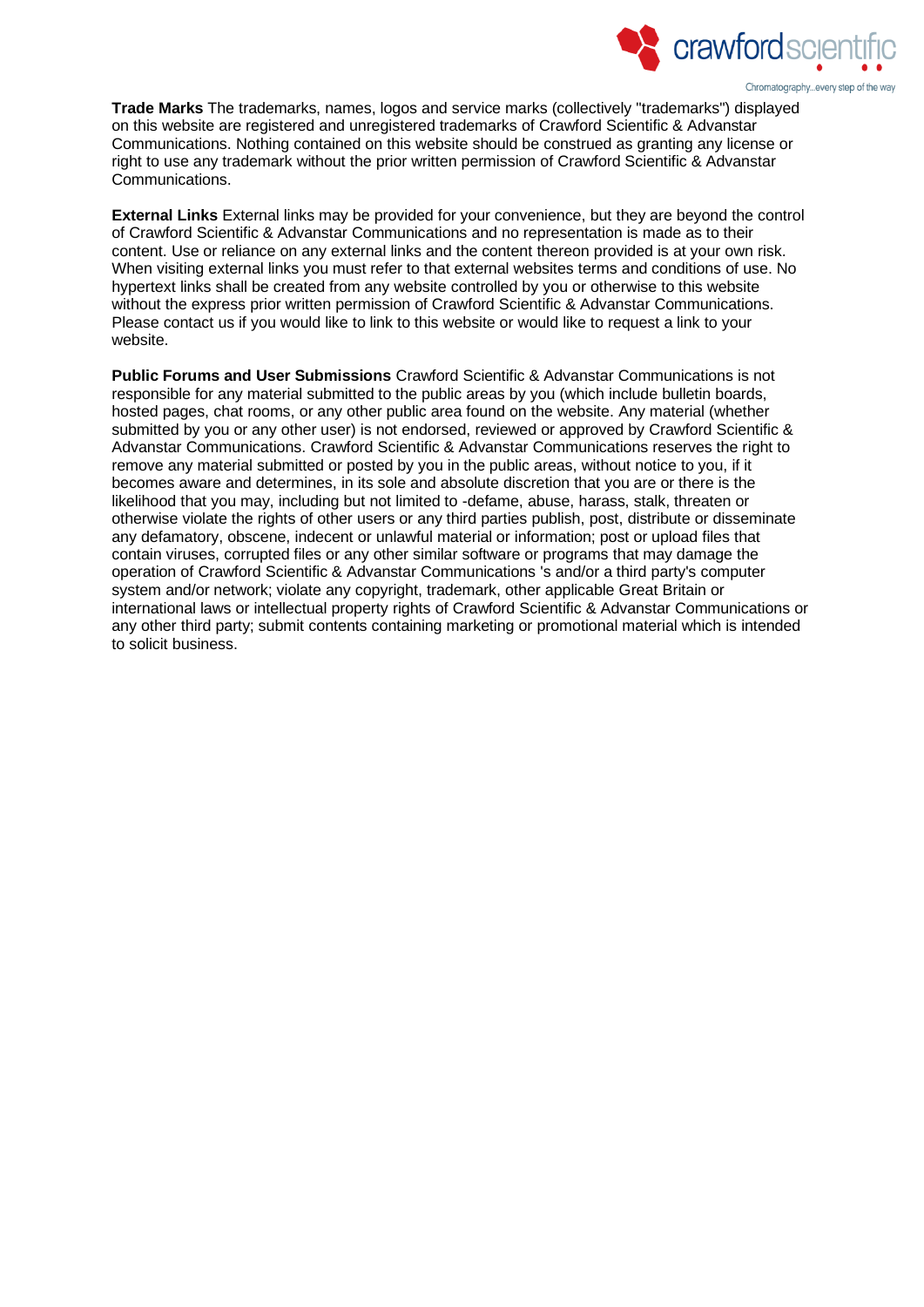

# **Chromatography Consumables & Supplies Terms & Conditions**

# **1. The Contract**

The only terms and conditions of contract between Crawford Scientific Limited ("The seller") and the Purchaser shall be those set out below unless other terms are expressly accepted in writing with an authorised employee of the seller.

# **2. Pricing**

- i. All goods will be supplied at the price and the vat rate applicable.
- ii. All prices shown on site are net of tax and carriage and the seller has the right to amend these prices at its discretion.
- iii. Quotes expressed to be at a fixed price remain open for acceptance by the purchaser within the period stated on the quotation, if no period stated then they are void after **30 days** of the date on the quote irrespective of the date purchaser received the quote.
- iv. The seller reserves the right to make an additional cost on special shipments or weights, this will be advised prior to despatch.

#### **3. Payment Terms**

- i. For all sales in the UK payment of the full price (including VAT) and any additional carriage charged, must be made within 30 days of date of invoice unless other arrangement has been agreed. Thereafter the seller shall be entitled to recover 2% above the base rate of Bank of England ruling at the date the purchase price is due.
- ii. For all sales outside the UK the Purchaser shall pay by credit/debit card, unless other agreements are agreed in writing by the seller.

# **4. Delivery of Goods**

- i. The seller undertakes to deliver by specified delivery dates. However in all cases delivery dates are estimated if not in stock and without any commitment or obligation on the part of the seller. The purchaser shall not be entitled to cancel any order or refuse payment should delivery be made after the specific delivery date.
- **ii.** Unless otherwise agreed by the seller, delivery within UK will be at the purchasers cost by whatever means the seller deems appropriate. The packaging and Insurance costs will be charged in addition to the price quoted for the goods
- iii. Unless otherwise specified on all orders for delivery outside the UK, the costs of delivery, cases and containers, dock and airport costs, port and customs entry, freight, insurance if any will be chargeable to the purchaser. The purchaser shall be responsible for complying with any legislation or regulations governing the importation of the goods into the country of destination and for the payment of any duties thereon. The seller shall be entitled to make delivery of goods and instalments if required and will require to pay for any instalment in addition to goods. If the purchaser fails to accept delivery within **14 days** of receipt of notice in writing that the goods are ready for delivery the purchaser shall be liable for all the seller's storage costs and additional carriage costs to the seller shall be entitled without prejudice to its other rights to resell or otherwise dispose of the goods.
- iv. Claims for shortages or damage to goods before risk passes must be made in writing within **14 days** of receipt failing which proper delivery shall be conclusively presumed to have been made.
- v. Where the goods are returned for any reason other than (iv) above the seller reserves the right to make a re-stock charge against the purchaser, we also reserve the right to refuse return of said goods if any other reason other than (iv). For details, please contact our Sales Administration Team.
- vi. The seller reserves the right to designate minimum order quantities and/or minimum handling charges for return of its products. For details, please contact our Sales Administration Team.
- vii. The Seller will not accept the return of goods for any reason other than (iv) where the goods have been opened.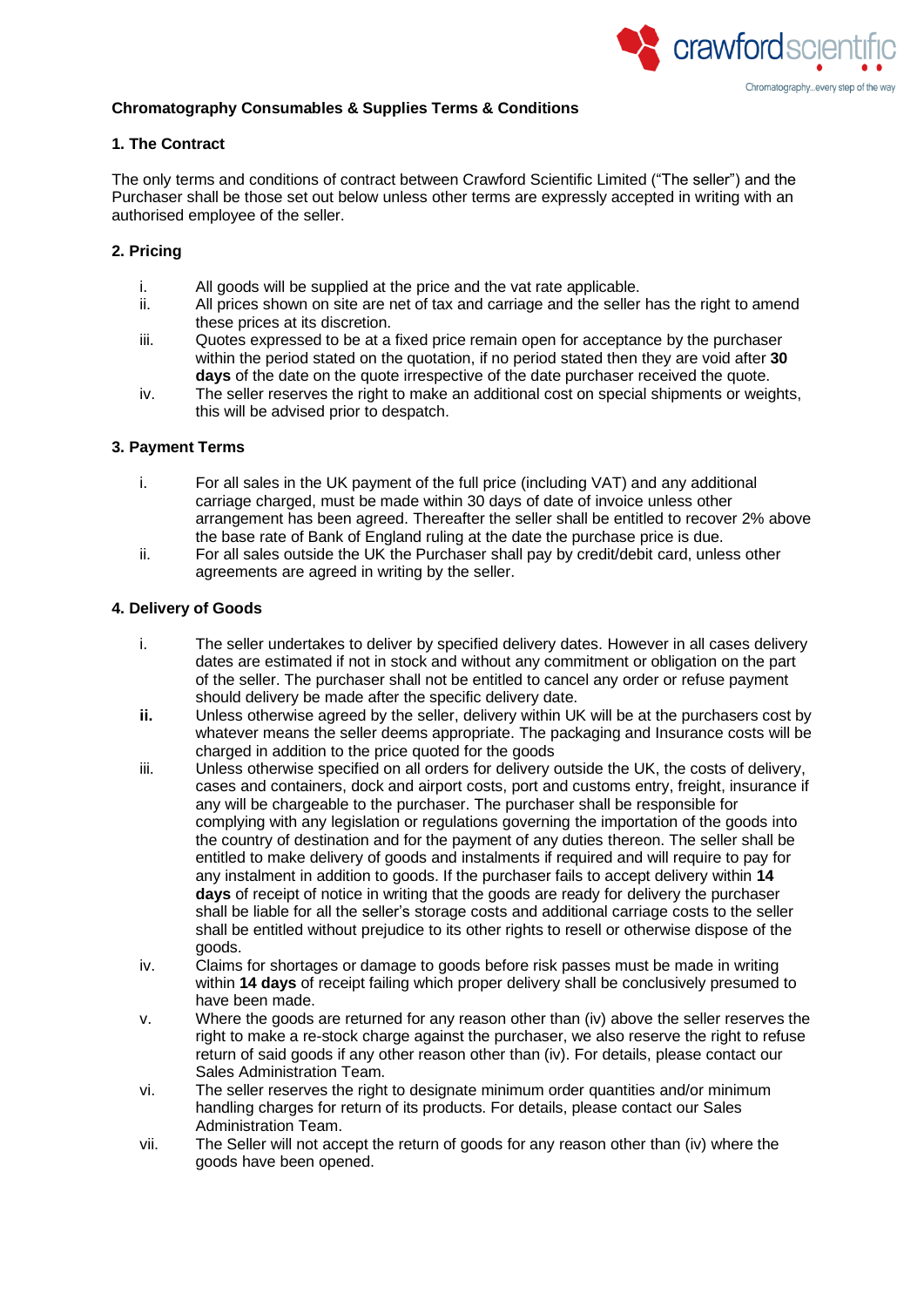

## **5. Conditions, Warranties and Sellers Liabilities**

- i. **Subject** to fair wear and tear, and the due observance of any installation, user, storage, operating or maintenance instructions the seller undertakes to replace or at its option repair free of charge to the purchaser any goods, which the purchaser can establish are defective by reason of defective workmanship or materials and which are returned to the seller within **12 months** of the date of receipt by the Purchaser.
- ii. **No warranty** is given that the goods are suitable for any particular or special purposes or for use in connection with any equipment unless expressly given in writing by the seller.
- iii. **To the fullest** extent permitted by law, the seller hereby excludes liability in tort to the purchaser or to any third party. The purchaser hereby represents that it is a competent user of the class of goods supplied hereunder, that it has satisfied or is able to satisfy itself that the goods are safe to use, and that it will institute a safe system of working for the use of goods. The purchaser shall indemnify the seller against any claim by a third party that the third party (or any fourth party on whose behalf the third party is acting) has suffered any loss, damage, personal injury or death by reason of or resulting from any negligence by the seller or any defect in the design, specification or manufacture of the goods.
- iv. **The seller** shall not be liable for any loss of profit or other financial or consequential loss whenever and however caused arising in respect of goods supplied by the seller. Subject to (iii) above, the seller's liability for any loss or damage to property whatsoever shall be limited to the payment by the seller of a sum not exceeding £5000.00 or twice the price of the goods in respect of which liability arose, whichever shall be the greater. This limitation of the seller's liability shall arise from breach of this contract or from any breach of any condition or warranty implied by law or custom, or from misrepresentation by or the negligence of the seller, its employee's or agents.

# **6. Purchaser's Duty to Take Care**

- i. The purchaser agrees that it should take all reasonable steps to eliminate or reduce risk to health and safety to which use of the goods may give rise and acknowledges that where the goods are manufactured to a design supplied by the purchaser, the seller will not undertake any research as to the risks to health and safety which may arise from use or storage of the goods.
- ii. The purchaser shall indemnify the seller against any claim, proceedings, costs, loss, damage or liability suffered by the seller as a result of failure by the purchaser, or any other person in control of the goods, to take such steps or ensure compliance with the duties referred to in (i) above.

#### **7. Patents, Designs and Technical Information**

- i. The purchaser shall not use or deal with the goods or the sellers literature, brochures, leaflets or lists so as to infringe, interfere with or weaken any rights of the seller or of any manufacturer of the goods under or in any respect of any patents, processes, proprietary information, trademarks, registered designs, logo's artwork or copyright for or in connection with the goods. The seller shall have no liability for the infringement of any rights of any third party arising from the use of the goods in combination with other goods, trademarks or processes not supplied by the seller.
- ii. Where the goods are manufactured to the design or specification of the purchaser, the purchaser warrants that such a design or specification does not infringe the rights of any third party.

#### **8. Passing of Risk and Property**

- i. The risk in the goods shall pass:
	- a.Where the seller undertakes delivery of the goods to the purchaser's premises, at the time of delivery.
	- b.On orders for delivery outside the UK on delivery FOB to the port or airport notified hereunder.
	- c.In all other cases on delivery to a carrier at the sellers works.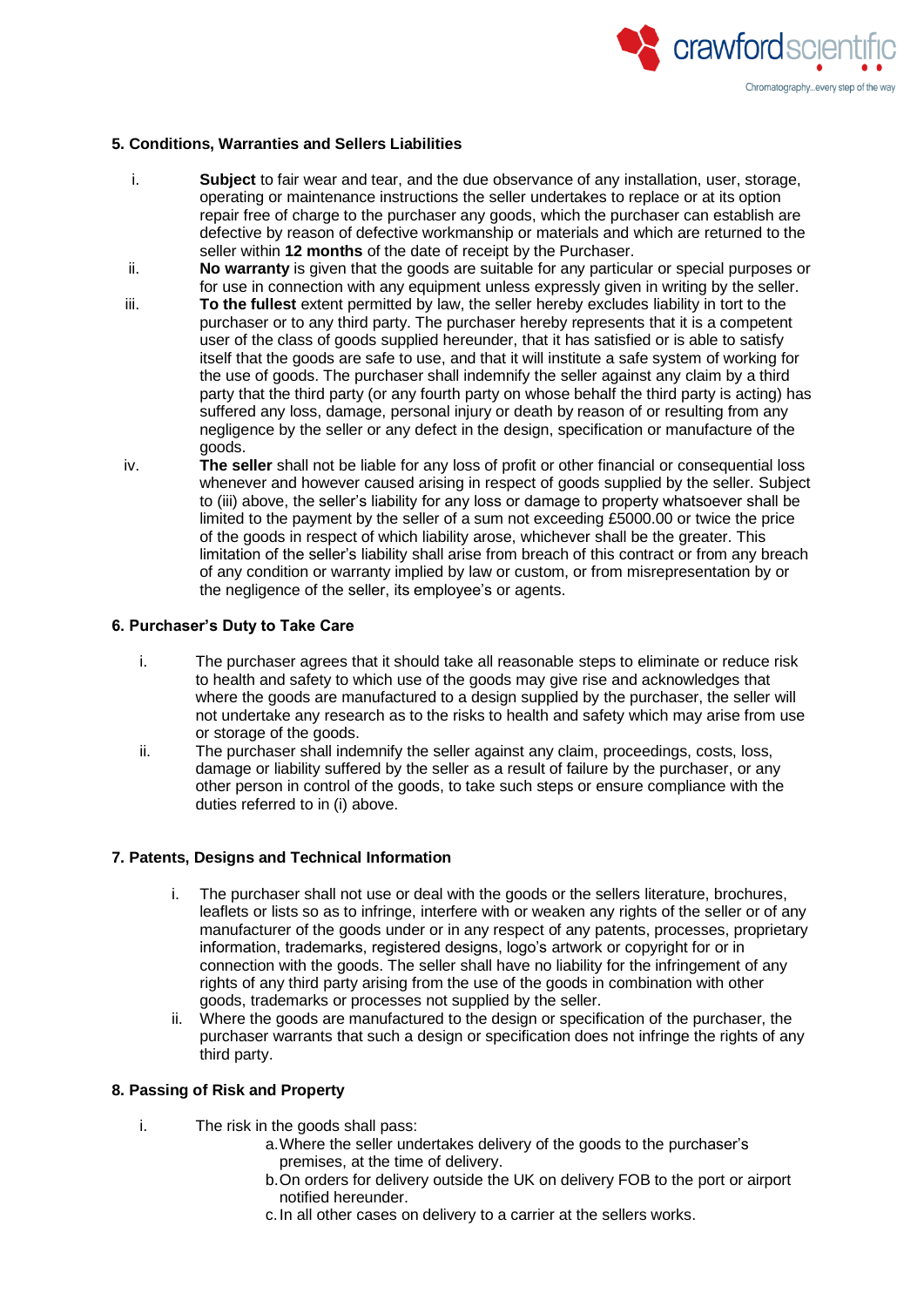

ii. The goods shall remain the property of the seller until the price has been fully paid and the seller shall be entitled to recover the goods at any time until property has passed. Until property passes the purchaser shall take all reasonable steps to keep the goods separately identifiable from other property, but shall not be prohibited from using such goods.

# **9. Termination**

- i. The seller shall have the right, without prejudice to its other rights, to cancel or suspend the performance of the contract or any part thereof should the purchaser be in default of its obligations under the contract or should there be any amounts due and unpaid by the purchaser to the seller whether in respect of the purchasers obligations under the contract or in any other contract.
- ii. If the seller at any time is unable to perform its obligations for any circumstances beyond its control (as hereinafter defined) it shall be entitled, on notice to the purchaser given within a reasonable time, either to terminate or suspend the contract or any part of it without incurring any liability whatsoever to the purchaser. Without limitation, circumstances beyond the sellers control shall include, war, strikes, lockouts, labour disputes, force major breakdown or interruption of or disruption in supplies, transport and all other occurrences or circumstances which prevent, hinder or delay the sellers performance of the contract.

## **10. Legal**

This contract shall be governed by Scots Law and the purchaser submits to the jurisdiction of the Scottish Courts. Crawford Scientific Limited reserves the right to amend this policy.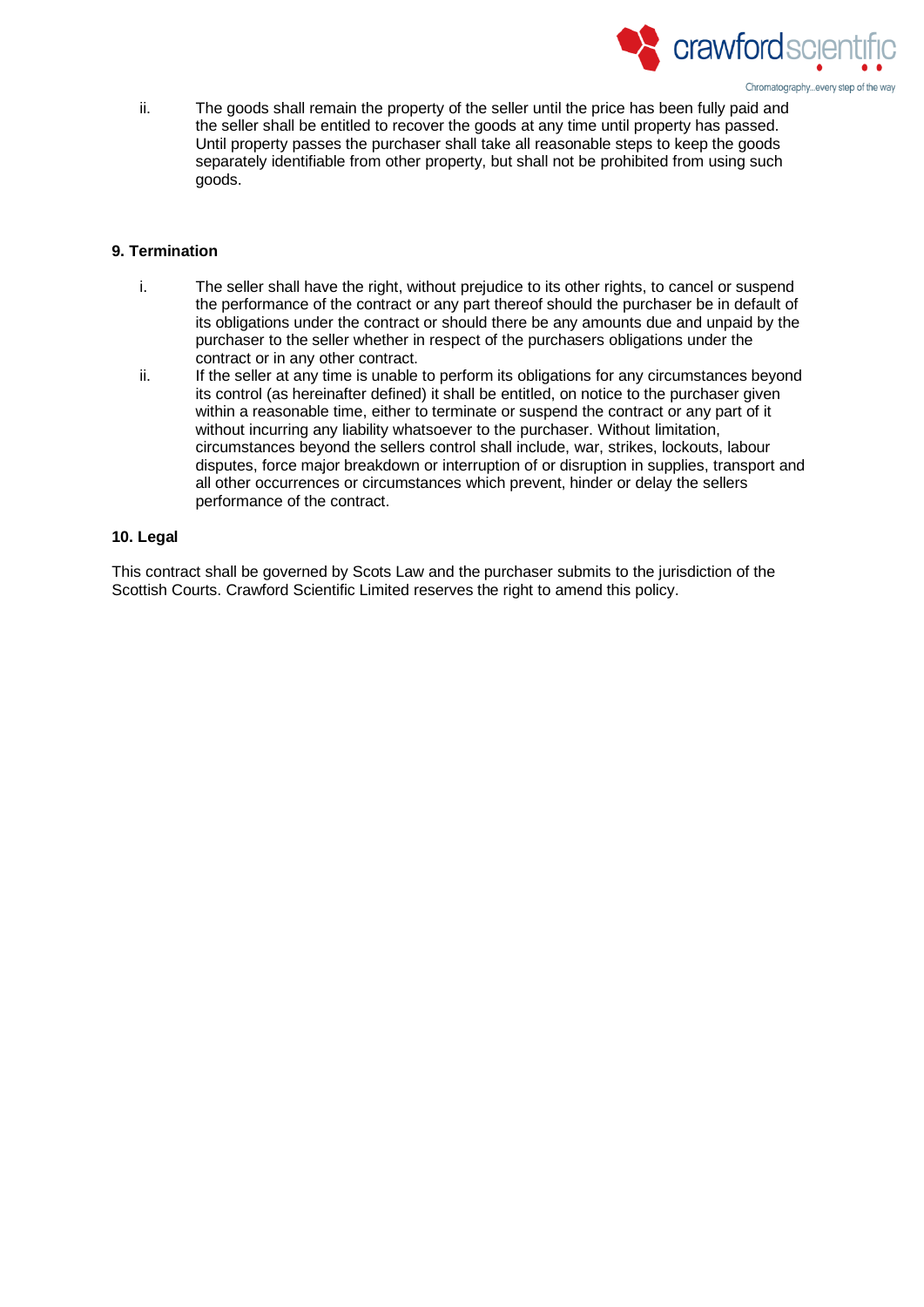

# **Training Courses and Consultancy Terms & Conditions**

# **Booking**

For current off-site training course costs and dates, please refer to our website [www.crawfordscientific.com](http://www.crawfordscientific.com/)

For on-site training; costs and dates will be provided in a written quotation.

Prior to booking any training course, please read the course outline supplied to ensure that the course will both meet your training requirements and that you are able to meet any specified pre-requisites for the course.

If a course registration/booking form is completed by an individual other than the named candidate, it is the responsibility of the employer to ensure the candidate is suitable for the course and has the relevant experience.

Upon receipt of your purchase order your place(s) for off-site courses, your booking for an on-site course or consultancy dates will be confirmed.

**Important note:** Crawford Scientific's acceptance of your purchase order (booking) brings into existence a legally binding contract between us on these terms and conditions. Any term sought to be imposed by you in any purchase order or correspondence will **not** form part of the contract.

#### **Purchase Orders**

Purchase orders may be accepted in lieu of payment at time of booking at Crawford Scientific's sole discretion.

Acceptance of purchase orders is subject to Crawford Scientific's prior approval for credit terms. Purchase orders shall not be accepted from any customer at any time during which the customer's account is placed on "Hold" due to default.

#### **Invoicing and payment**

Training course or consultancy fees are payable upon booking unless a valid, authorised Purchase Order is provided and accepted. The invoice will be sent at the time of the Training Course and must be paid within 30 days.

Invoices will be sent via post or email to the name and address provided on the purchase order and must be paid within agreed invoice terms. In case of foreign booking (booking from outside the United Kingdom) or for delivery of training course outside the United Kingdom, the invoice must be paid 30 days prior to the start of the course.

If any amount properly due to Crawford Scientific under or in connection with these terms and conditions remains outstanding beyond the due date, Crawford Scientific may claim interest and statutory compensation pursuant to the Late Payment of Commercial Debts (Interest) Act 1998).

#### **Training Course and Consultancy attendance and certification**

Candidates for off-site courses will receive joining instructions via email to the email address provided.

It is the responsibility of the individual completing booking the course to ensure joining instructions are received by the candidate. Instructions will be sent via email to the email address provided.

It may be necessary, for reasons beyond the control of Crawford Scientific to cancel the course or consultancy. We will aim to provide as much notice and reasoning behind this and will offer alternative solutions where possible.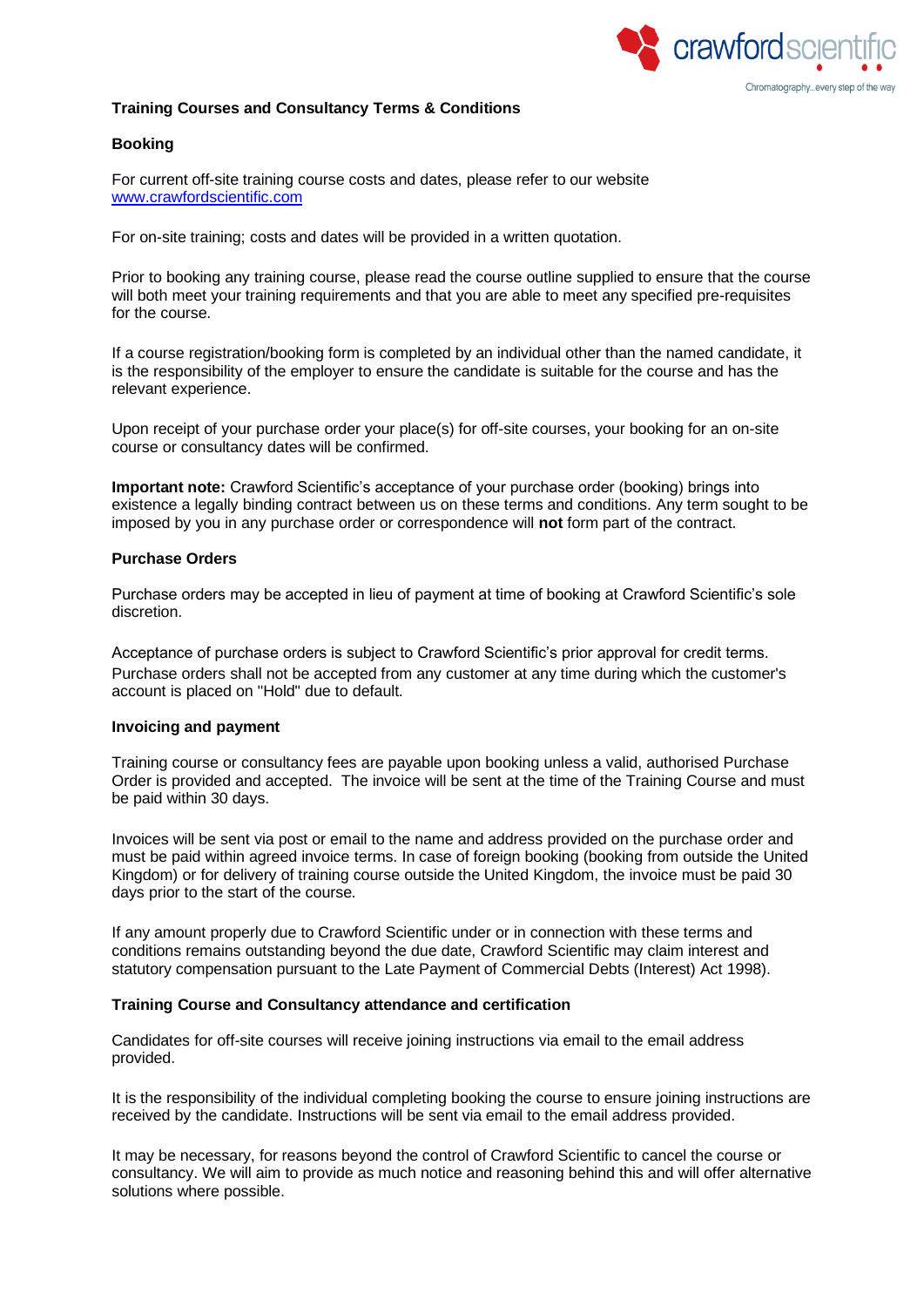

For onsite training courses and consultancies we will advise the trainer in advance where possible however this may be subject to change.

The content of customised on-site Training Courses and Consultancy will be agreed with a member of the Crawford Scientific staff who will also advise on expected duration and timings for the course/consultancy

#### **Amendments**

In the event that the individual named on the booking cannot attend (for off-site booking), we will accept substitution of another delegate on the condition that written notification of the substitution has been received by us prior to the course date. Companies or the registered delegate(s) are only permitted to one course transfer or substitution per booking. After this the full fee will be charged. In the event of there being insufficient numbers booked onto a course Crawford Scientific reserves the right to cancel or postpone the course.

In the event of cancellation of a course by Crawford Scientific, we will endeavour to inform all participants a minimum of one week before the course is due to take place, although please be aware that this is not always possible. All course fees paid will be reimbursed in full, or the payment will be transferred in full to another Crawford Scientific course. Crawford Scientific shall not accept liability for any consequential loss and shall have no liability to reimburse any other costs that may have been incurred, including transport costs, accommodation etc.

For training delivered outside the UK the appropriate cancellation charge will apply based on the cost of your booking, as shown below. \*excluding extenuating circumstances which will be charged at Crawford Scientific's discretion.

| Calendar days notice before the start date of<br>the course | <b>Cancellation charge</b>  |
|-------------------------------------------------------------|-----------------------------|
| Cancellation from Crawford Scientific                       | No charge                   |
| 30 calendar days or more                                    | 20% of course cost.         |
| Between 14 and 29 calendar days (inclusive)                 | 50% of course cost.         |
| Between 1 and 14 calendar days (inclusive)                  | Full amount of course cost. |

If you are unable to attend an off-site training course, an alternative date will be offered. If you are unable to attend the alternative date, you will be invoiced in full.